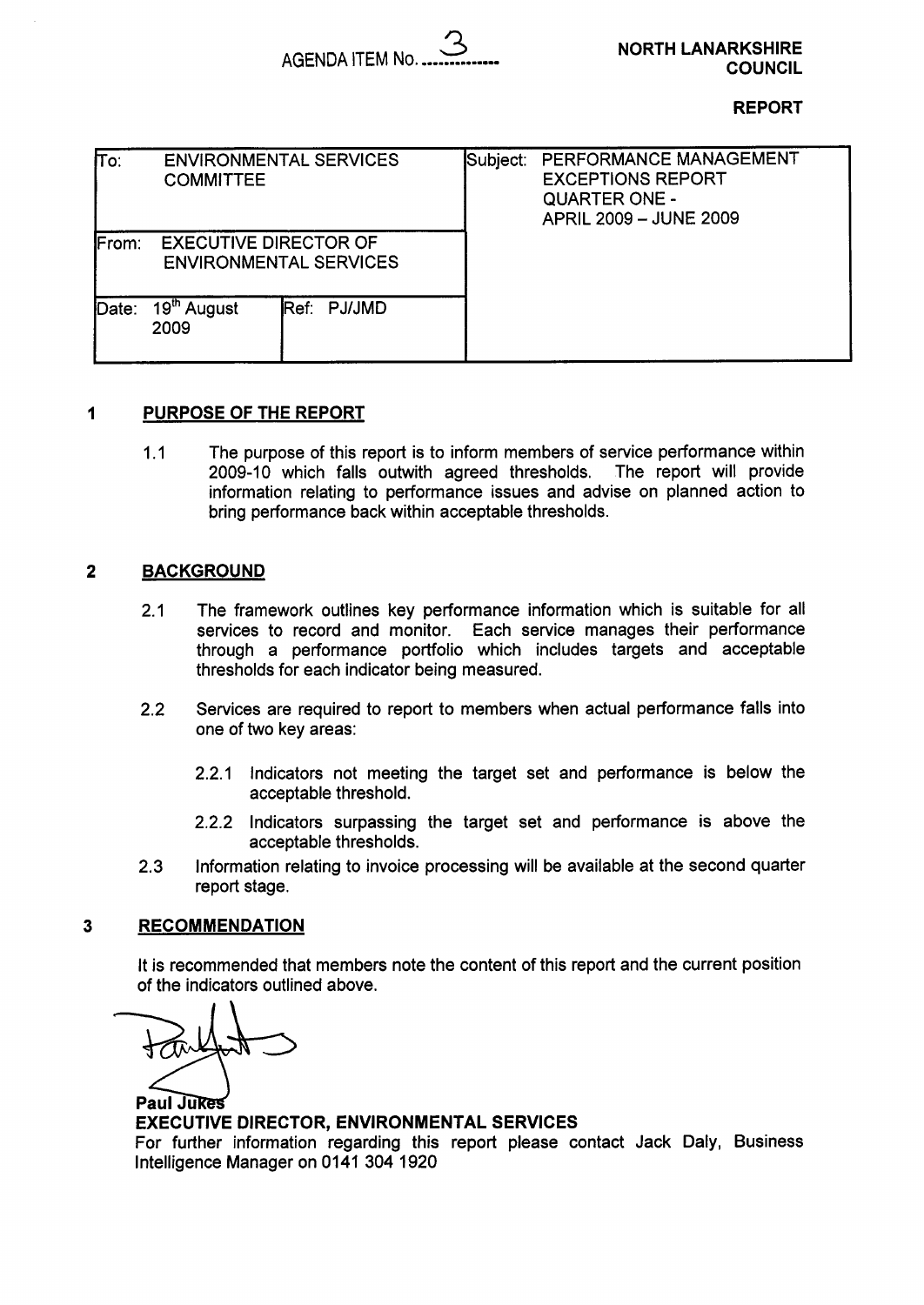# **1 LAND SERVICES**

### **1.1 Indicators Requiring Improvement**

*Statutow Performance lndicator* 

### 1.1.1 Net Cost of Refuse collection per premise

| Target | Threshold  | Actual | <b>Variance</b> |
|--------|------------|--------|-----------------|
| £50    | $+/-E1.50$ | £60.06 | $+£10.06$       |

Reallocation of overheads and costs following restructure. Full allocation of overheads and costs yet to be fully disaggregated between sections, when this process is complete the indicator should improve towards target

### 1.1.2 The Cleanliness of index of streets and other relevant land

| <b>Target</b> | Threshold | Actual | <b>Variance</b> |
|---------------|-----------|--------|-----------------|
|               | +/- 4     | 71 2   | - 5.8           |

Further intervention by Keep Scotland Beautiful reviewed the monitoring further by applying a stricter criteria in respect of small pieces of litter. Section continues to integrate the service into the grounds maintenance function and ongoing monitoring of index will continue

### *Kev Service Measures*

# 1.1.3 % of Landscape Services operating expenditure met from fee income

| Target | Threshold | Actual | <b>Variance</b> |
|--------|-----------|--------|-----------------|
| 70%    | $+/- 10%$ | 40%    | $-30%$          |

No internal recharges for fee income have been made since April 1st 2009, shortfall will be made up once the first batch of inter department recharges for Landscape Unit services are made. These will be processed during July.

# **1.2 Indicators Surpassing Target**

1.2.1 Davs lost through sickness absence **C%)** 

| <b>Target</b> | <b>Threshold</b> | Actual | <b>Variance</b> |
|---------------|------------------|--------|-----------------|
| 5.2%          | $+/-0.2%$        | 4.35%  | $-0.85%$        |

Positive performance reflects effective monitoring which will continue.